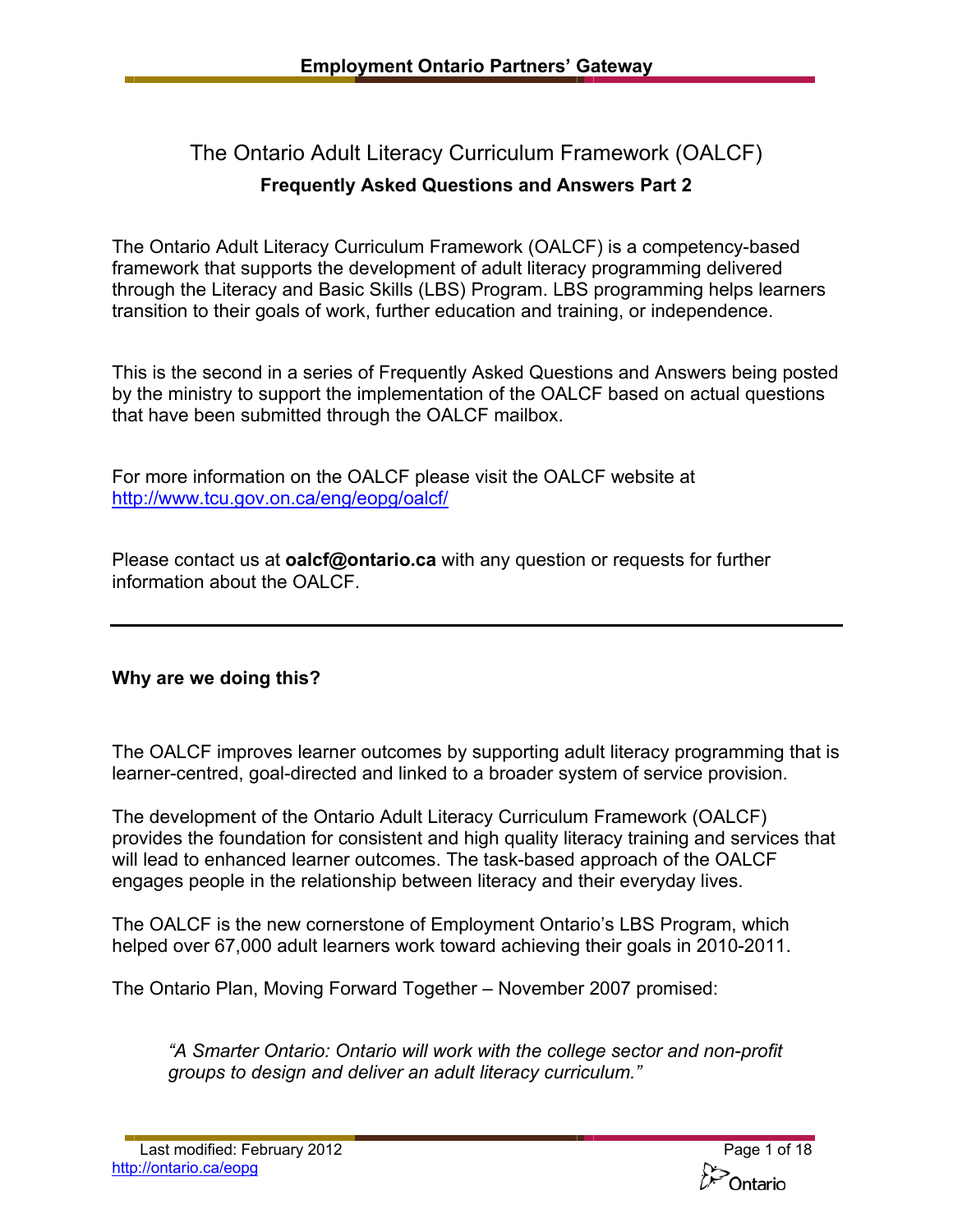The Literacy and Basic Skills Program service provider network had identified:

- A need for clearer learner pathways to and from LBS and AU
- Greater service coordination within Employment Ontario
- A need for a common language of assessment

The auditor general had also asked for clearer measures of learner progress.

In response, it was determined that an LBS Program curriculum framework would be developed in consultation with LBS service providers to:

- define common standards of the learning of clients across the Literacy and Basic Skills Program delivery system and,
- make LBS Program services and client outcomes more transparent for referring EO partners by emphasizing the performance of tasks needed for the learner's goal.

# **What is new about the Ontario Adult Literacy Curriculum Framework (OALCF)?**

OALCF is the new cornerstone of the LBS Program. It includes all the activity (currently known as LBS Levels 1 – 5 and Academic Upgrading) funded by MTCU.

OALCF introduces four new concepts: goal paths, task-based assessment aligned to a competency-based curriculum framework, transition-oriented programming and service coordination/learner support.

#### **Where are the human and financial resources coming from the Ministry to support the extra work required to implement this framework?**

Many service providers are already delivering goal-directed, transitions-oriented programming and are using demonstrations as a way to assess task-based learning. This activity will continue under OALCF. Each service provider will determine the revisions in administrative or delivery practices that may be necessary and, in recognition that not all service providers are at the same point of readiness, will discuss unique challenges with their ministry ETC.

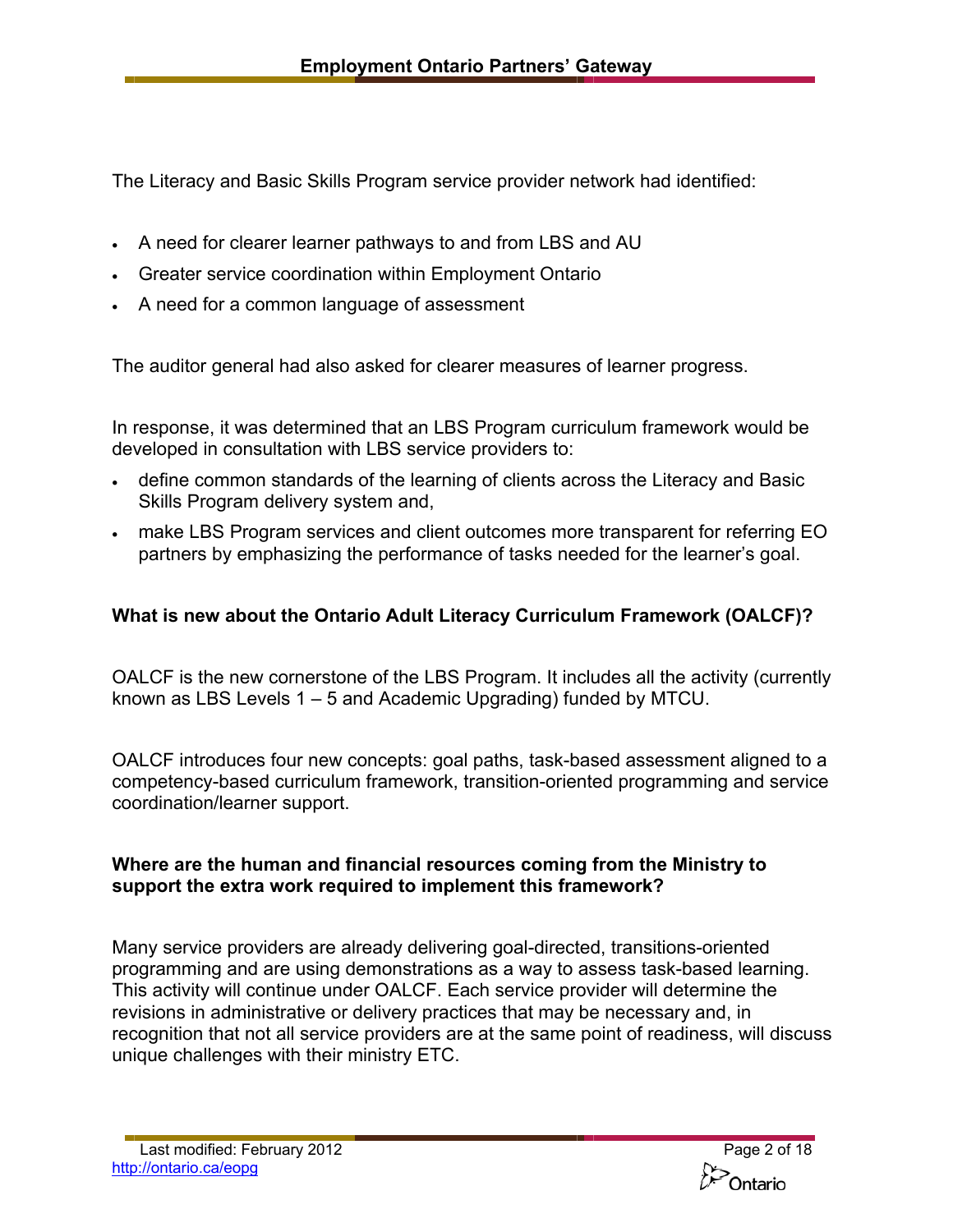To assist with developing the capacity and understanding to implement OALCF in an efficient manner, the Ministry has taken the following steps:

- OALCF tools and resources have been posted on the EOPG OALCF website in April and October 2011 to provide all service providers with practical support in understanding the OALCF approach and new curriculum framework.
- All Service providers will receive training in early 2012 on using EOIS-CaMS.
- The Learner Plan Template and Instructions posted on the EOPG OALCF website provide service providers with an example of a Learner Plan if they do not currently have one and a "heads up" overview of the reporting expectations that will be required in 2012 through EOIS CaMS. With this knowledge, service providers have the balance of 2011/12 to determine how the change will occur and what steps they can take to prepare.
- An updated Learner Plan and Instructions will be provided in the spring of 2012.
- By April 1, 2012, all service providers will have password protected access to the Milestone User Guide,60 milestone assessment activities in English and 60 in French, the Culminating Task User Guide and six culminating tasks for the five goal paths (two for apprenticeship to address both apprenticeship and skills training) in English and French. Service providers will have all the materials they need to do task-based and goal path related assessment.

Over the next 3 years (starting in 2011/12) the government will invest an additional \$44M in literacy and basic skills. This translates into a \$13M annual increase in the total envelope for literacy and basic skills.

The increased baseline funding level for service delivery sites will help to improve the capacity of LBS service delivery organizations to deliver consistent, high quality services to learners.

In addition to the increase to LBS base funding in 2011-2012 the ministry is also providing a one-time allocation of \$5M to help service providers prepare for a more responsive LBS delivery system that includes the OALCF, Employment Ontario Information System (EOIS) and other future program developments.

Regional networks and three cultural/linguistic stream organizations have been funded to provide service providers with the assistance they need to develop the organizational capacity to implement OALCF in 2012.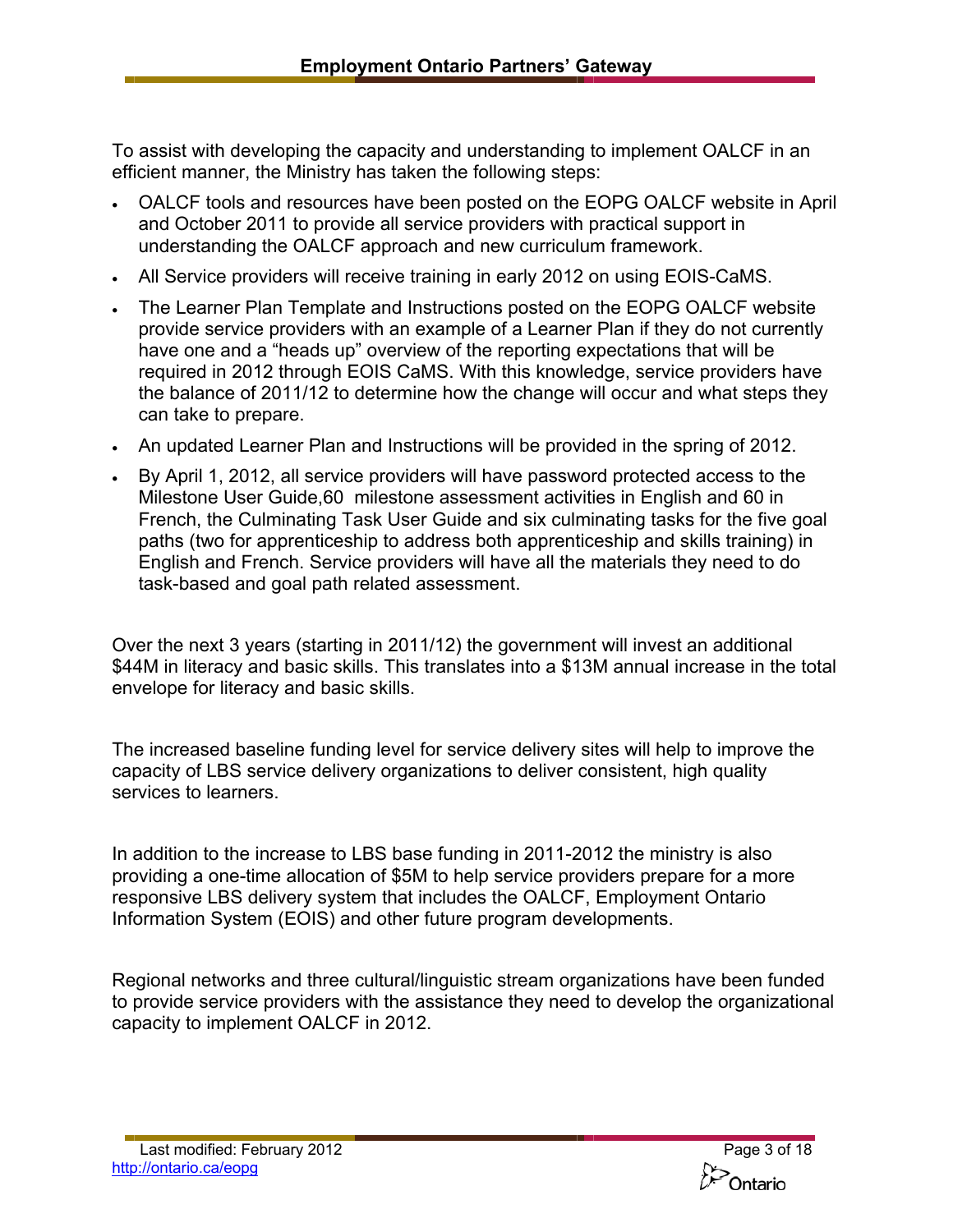Sector and stream organizations were provided with support and resources to deliver two training sessions (spring and fall 2011) to orient service providers to the new tools and resources.

#### **The implementation of the EOIS-CaMS will increase administrative time required for reporting. How will funding be augmented to allow for the extra administration without taking time away from what we do in the classroom?**

Service providers currently report on a wide range of assessment activities. Reporting on the completion of selected Milestone and Culminating tasks may replace another type of assessment that the service provider has been doing and therefore may not be an increase but rather an exchange of time and effort. The milestone and culminating tasks provide the service provider and the learner with important information about the learner's ability to apply their skills and knowledge. They are not an "add on" but an important aspect of competency-based programming.

Reporting on learner assessment results should not be significantly different from what service providers currently do which is to carefully track learner progress in the learner plan and in the learner file so that it is clear to the service provider and to the learner that the program is meeting its objectives. Entering the results in EOIS-CaMS is done by those who are authorized to do so.

With the implementation of EOIS CaMS, we will move to "real" time reporting rendering obsolete the current administrative practice of creating a PDF and submitting reporting data at the service delivery site level through the LBS-IMS interim process. The elimination of the need to collect and report on contact hours has also been a positive administrative change.

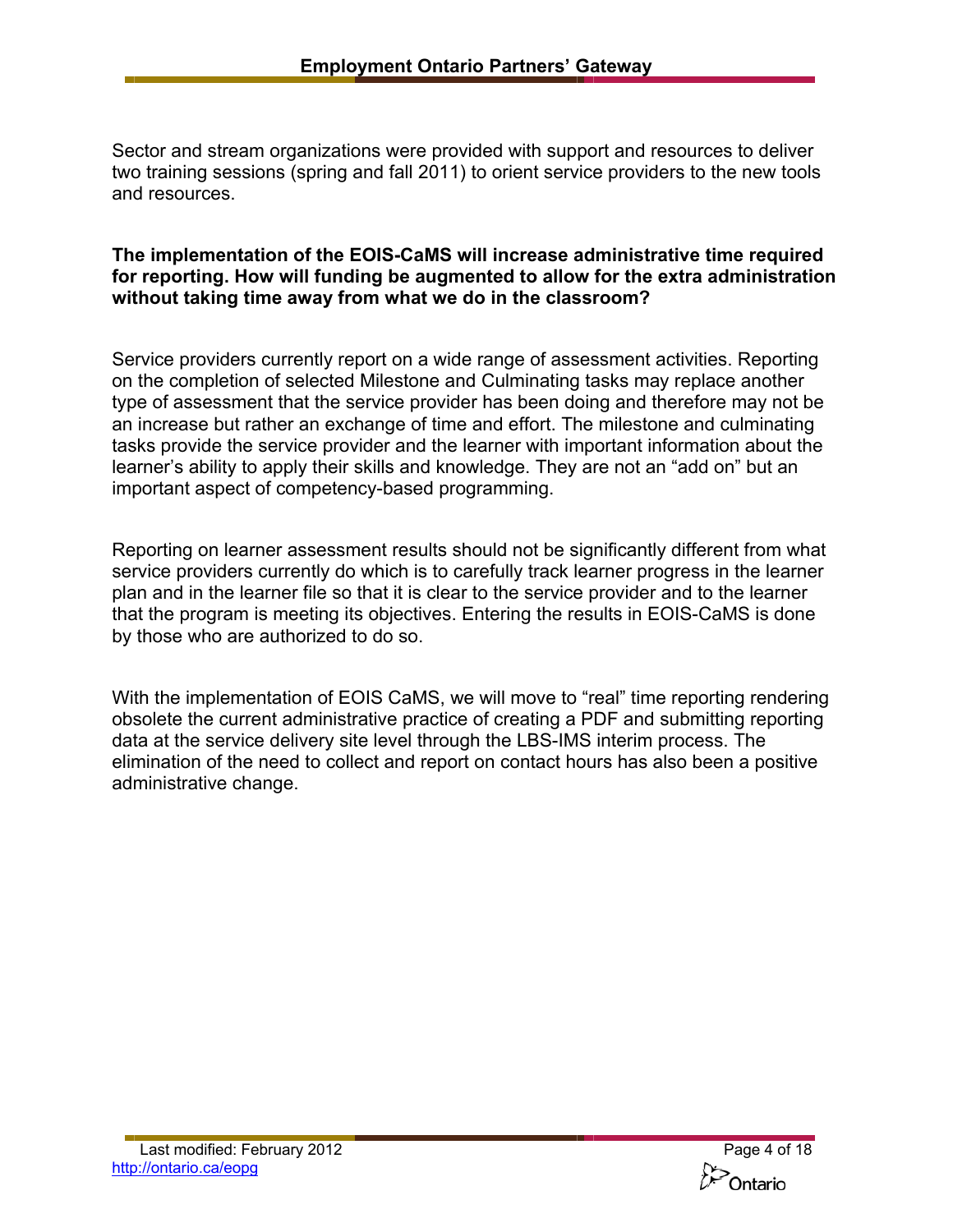# **Goal Paths and LBS**

# **When and how do we know we have to register the student?**

One of the five services that all LBS service providers deliver is Information and Referral (I&R). Service providers provide walk-in or referred clients with information about the LBS services they and other LBS service providers in the community provide for various goal paths. After receiving this information, the client may choose to follow up with programming at that site or may opt to be referred to another LBS service.

As part of the monthly reporting of aggregate I&R activity in EOIS-CaMS, LBS service providers will be able to report: the number  $(\#)$  of individuals served by I&R (visitors),  $\#$ of individuals referred to other Literacy Providers, # of individuals referred to other programs and services, and # of individuals on the wait list.

If the client opts to continue with the process, the service provider will conduct some general (screening) assessment activities to make sure that their service is the right one for this client. Once it is determined that the LBS service and the client are a good fit, the service provider will, together with the client, complete the LBS Participant Registration form which is required to set-up the client in EOIS-CaMS. With the client's signed consent, information can be reported in EOIS CaMS. Once further assessment is done and the broad competencies are determined for that client, an LBS Service Plan is created in EOIS-CaMS by LBS staff. Only authorized LBS staff can maintain the LBS Service Plan. At this point, the client then becomes a learner, and the further details of the learner plan can be completed. The LBS Service Plan informs the Learner Plan but the 2 are not the same. The learner plan includes additional instructional and assessment information which does not appear on a service plan.

# **Should we be only accepting students who we can serve?**

As noted in the answer above, a Literacy and Basic Skills (LBS) service provider will provide information and referral (I&R) services to all clients who come to any LBS centre. Once it is mutually agreed that the client can benefit from LBS services at a particular site it is essential that the service provider's assessment services confirm what the client will be able to achieve with the programming that service provider is offering.

In other words, the LBS service provider must do all it can to ensure that the client will get the method of instruction, content, skill development and competencies that the

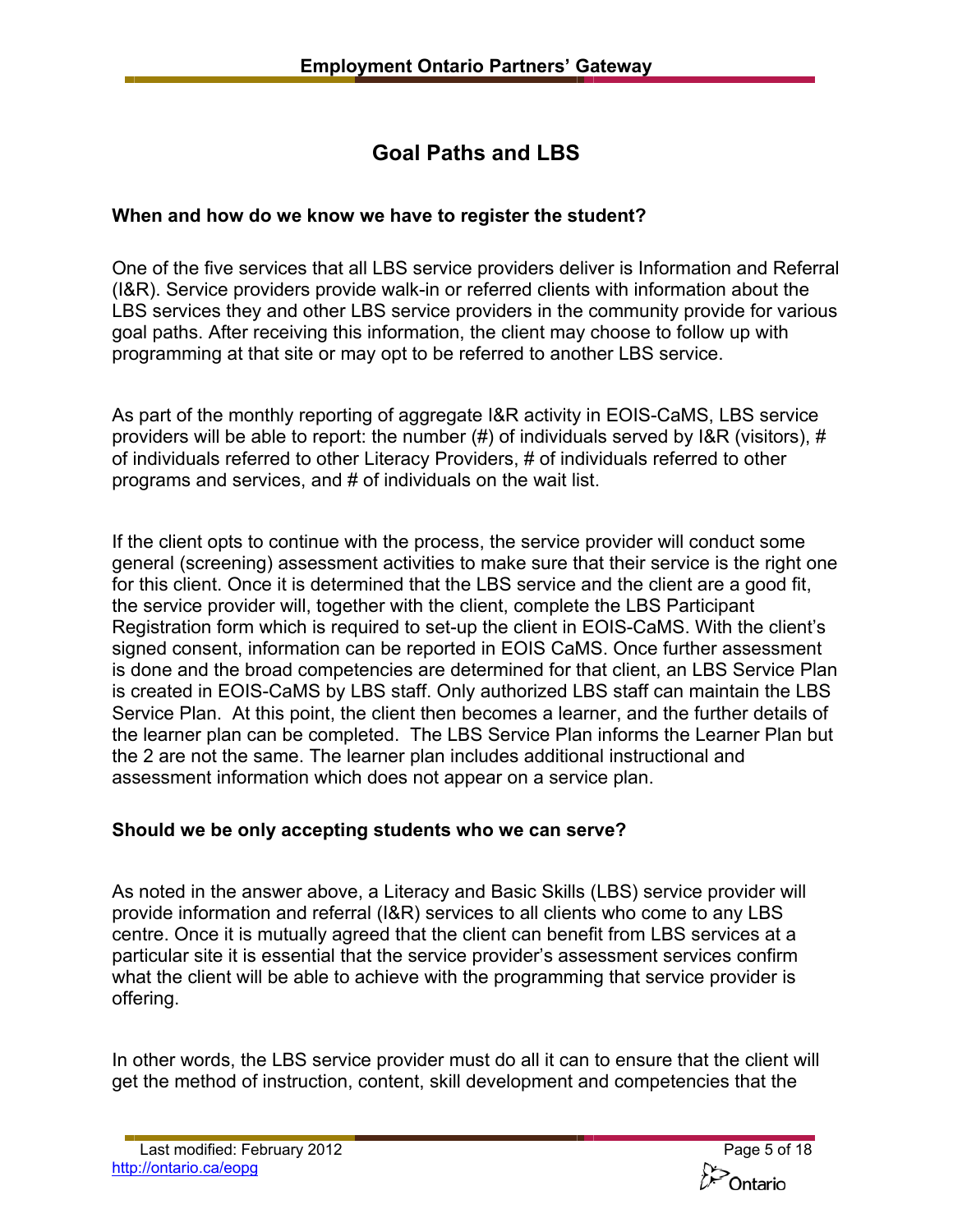learner needs for their goal path to transition from LBS to their next steps. A service plan for a client **should not be opened** (which makes a client a learner) unless these requirements are met.

#### **Can a learner access more than one LBS service provider at the same time?**

Yes. A learner can access more than one LBS service provider at a time and each service provider will create and maintain an LBS Service Plan for those learners in EOIS CaMS. A learner can have multiple active LBS Service Plans at one time. Each service provider after opening a service plan will develop a learner plan that meets the gaps in the learner's competencies and knowledge. Each service provider will work with the learner to determine what milestones will be achieved in their program.

It is unlikely that a learner will have achieved all milestones in one program before opening a new learner plan with another service provider but if that is the case, the second service provider will record the learning activities and culminating task that are relevant to the learner and will note that the required milestones have already been met and therefore will indicate that the goal path is successfully complete

## **Practitioners are not counsellors. How do we implement the service coordination?**

Service coordination requires that service providers know what services are available to learners so that they can move through the broader network of educational, training and social service options they need during or at exit from the LBS Program. A practitioner is not required to be a counsellor to know the services and contact information that are important to the learners they serve. They do however need to have a good information and referral protocol in place which is a service that the LBS regional networks are funded to develop in consultation with service providers in each community.

All funded Employment Ontario services are required to provide clients with clear, wellmarked paths to the training and employment information and services they need.

#### **Given that MTCU funds high school equivalency, why is it not named in the goal paths?**

MTCU funds service providers to help students gain the skills and competencies that they are missing that will enable them to prepare either directly or indirectly for a high

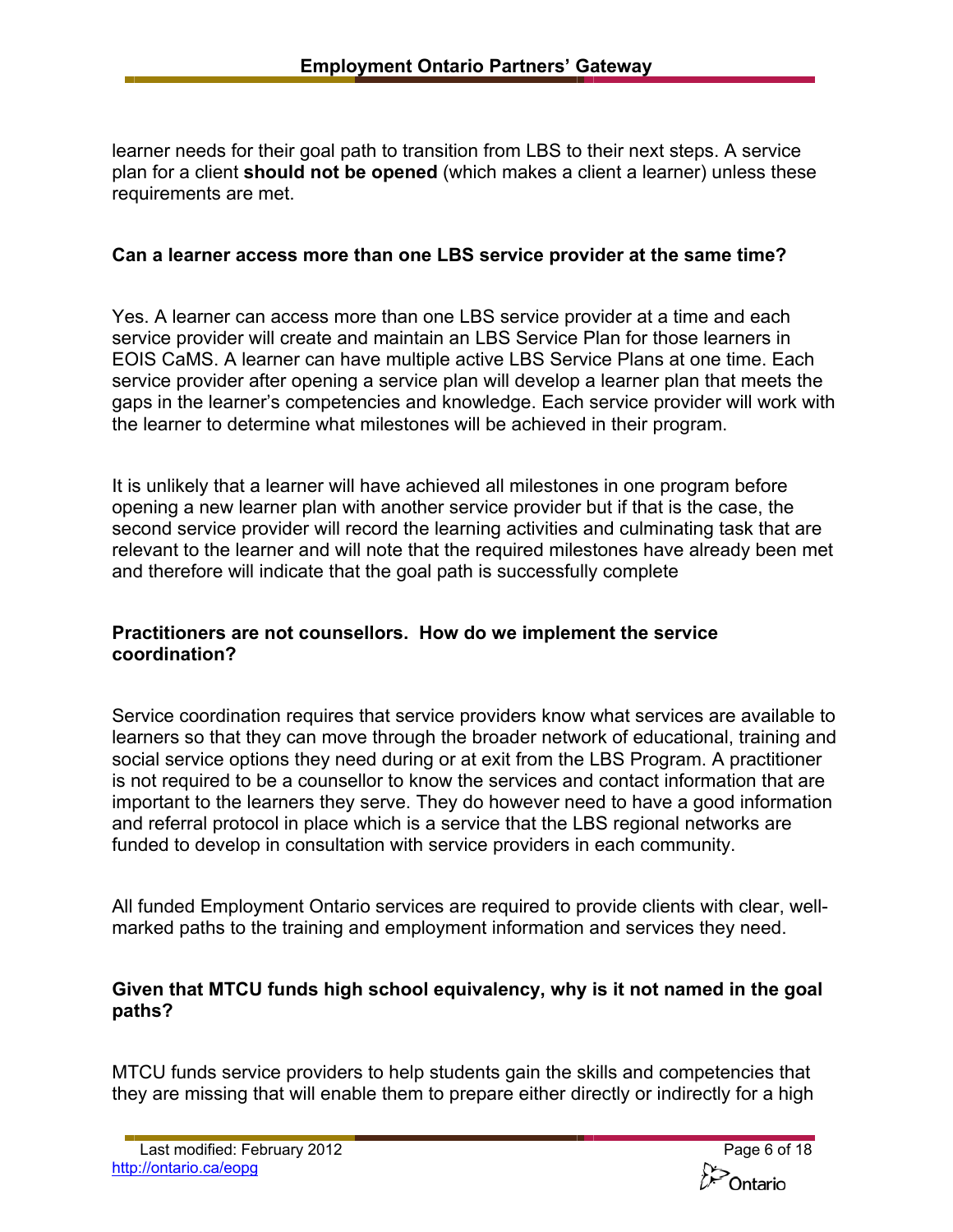school equivalency credential such as GED or ACE. MTCU through the LBS Program does not maintain or issue a high school equivalency certificate itself. The Ministry of Education governs and issues the GED and the Colleges Branch (Program Quality Unit) at MTCU has approved the Academic Career Entrance (ACE) courses that result in an ACE certificate which is issued by individual colleges. ACE is equivalent to a high school diploma for specific purposes such as college entry, apprenticeship registration and acceptance by many employers. ACE and the GED serve as an equivalent to the Ontario Secondary School Diploma (OSSD) for certain purposes as outlined above. It is the responsibility of the service provider to discuss with an LBS learner the purposes for which credentials, diplomas or certificates are needed by the learner and which are recognized and accepted by the next step stakeholder.

Goal paths do not prescribe specific curriculum or specific credentials but instead point the service provider to the expectations and requirements that a learner needs in order to successfully transition from LBS and rely on the professional judgement of the service provider to tailor the LBS service to the learner.

## **Is preparation for GED an eligible activity under LBS?**

Yes the LBS Program will help a learner gain the skills and competencies they need to be a successful participant in a GED Preparation course which is specifically designed to prepare students for the GED test. These courses are available through private trainers, some School Boards and other organizations e.g. First Nation Band. The LBS Program is learner centred which means it is not curriculum driven. LBS services must be based upon the strengths and gaps a learner demonstrates. One size (a curriculum) does not fit all.

*(Please also see the question below)* 

.

## **Which goal(s) path is appropriate for a learner who wants to work toward getting the GED?**

The goal path will depend on the purpose for which a learner needs the GED. For example: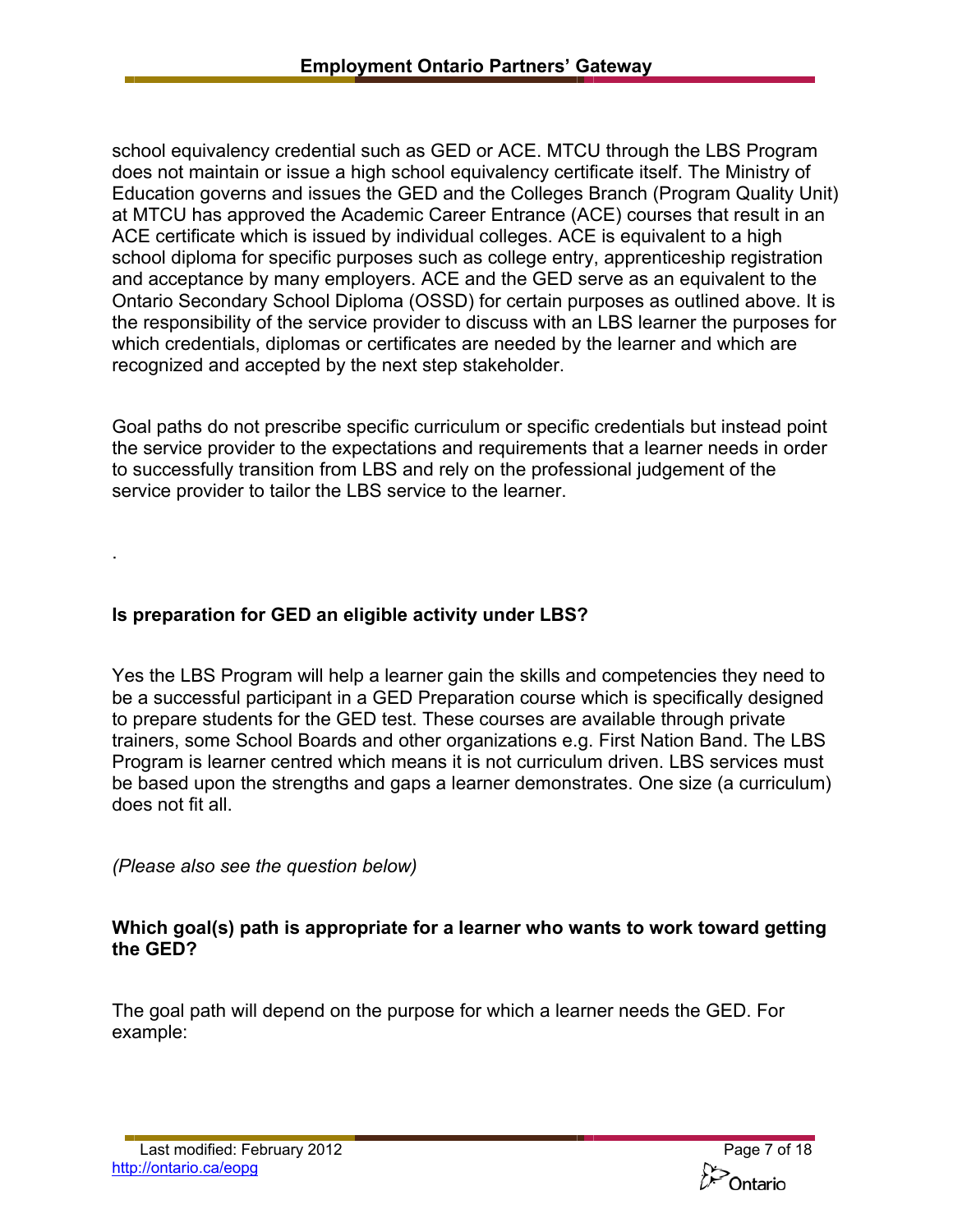- if a learner needs a GED to gain a specific job as required by the employer, then the goal path is employment.
- if a learner needs a GED as the prerequisite for a skills training course, or apprenticeship, then it is apprenticeship goal path.
- If a learner wants a GED to get into a college course, then it is postsecondary and then the practitioner and learner would have checked first with the college to see if they accept a GED.
- If a learner simply wants a GED for personal purposes, the independence goal path would be chosen.

Literacy and Basic Skills (LBS) is not curriculum driven, and does not deliver curriculumbased programming that results in a certificate. The LBS Program must respond to the gaps in knowledge the learner has, and provides the skills, competencies that a learner needs for a specific purpose. Formal recognition of learning resides with other non-LBS Program bodies.

## **Which goal(s) path is appropriate for a learner who wants to work completing high school equivalency?**

See the answer above.

# **Which goal(s) path is appropriate for a learner who wants to work taking training through Ontario Works that is often offered by private trainers?**

If an LBS funded service provider is providing services to Ontario Works learners to gain the literacy and basic skills required for them to participate successfully in an Ontario Works sponsored training program, the apprenticeship goal path which includes skills training would be chosen.

# **Has a Learner's Gains assessment tool has been chosen yet?**

The Ministry is currently considering an assessment tool for Learner Gains that has been developed by Bow Valley College and which is currently being piloted in Ontario and other provinces. Once the Ministry receives the pilot results and makes a decision about its appropriateness for Literacy and Basic Skills (LBS) learners, the Ministry will communicate with service providers.

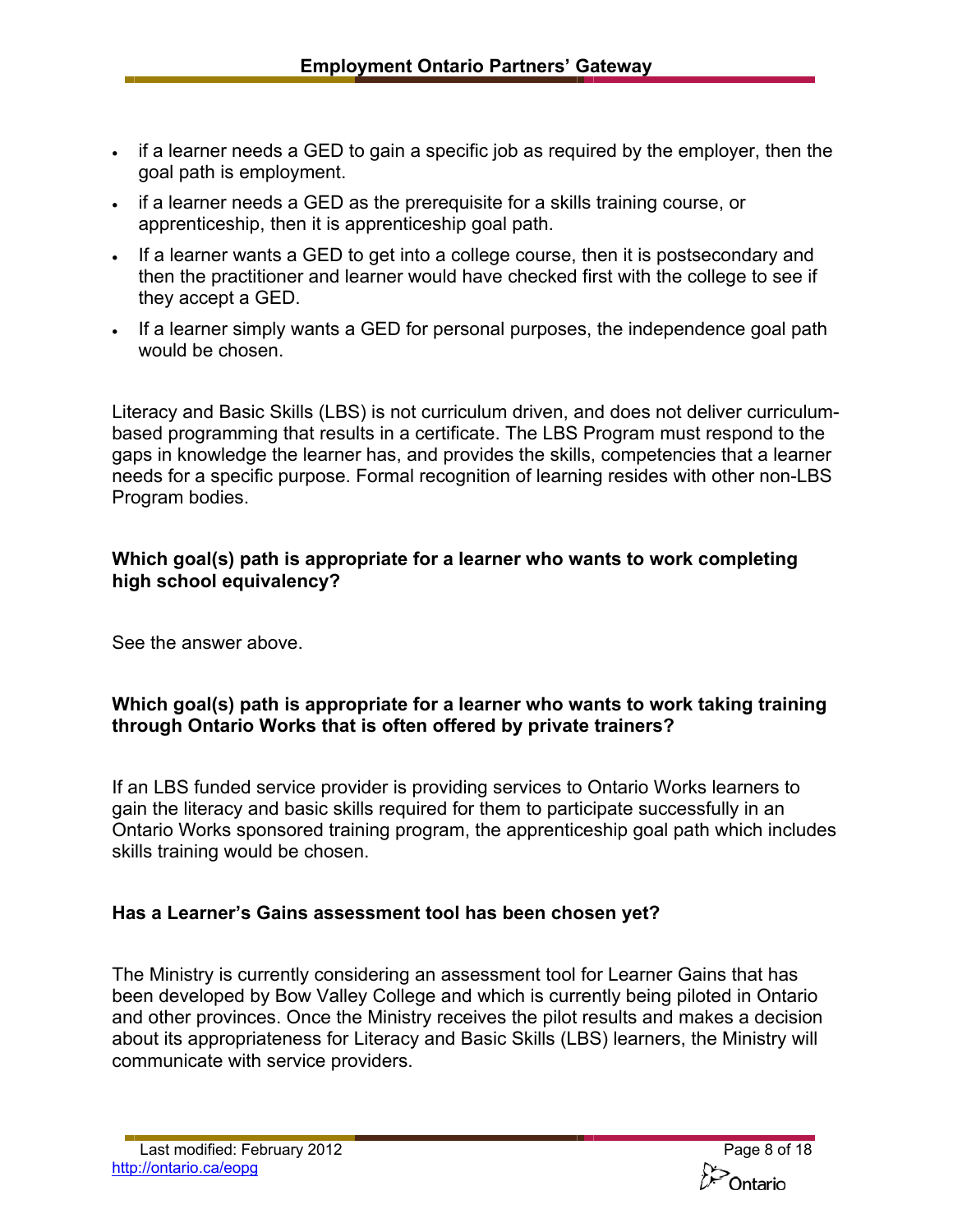# **Academic Upgrading and OALCF**

## **Where does ACE fit in all of this?**

Currently (2011/12), the LBS Program describes learning activity as LBS Levels  $1 - 5$ and Academic Upgrading. Under the OALCF, these terms will no longer be used for the purposes of 2012/13 Literacy Services Planning and Coordination (LSCP), Business Plans and in the LBS Service Provider Guidelines. All LBS Program funded activity will be described using the common language of goal paths, competencies and transitionoriented programming. A common core of LBS Program activity and outcomes can now be compared across all service providers increasing accountability and transparency.

Under OALCF, learners will continue to take ACE courses when it is demonstrated by the service provider that this content and this mode of delivery (modular or on-line) are appropriate to the learner and are required to successfully complete the goal paths of apprenticeship, postsecondary or, in some cases, employment where grade 12 equivalency is required and ACE is recognized.

The Ministry does not prescribe content or curriculum but rather requires that all LBS service providers prepare the learner with the competencies, skills and knowledge for achieving a required credential, meeting the entry expectations of an external institution or employer, or gaining other learning requirements for successful transition to their goals.

For the purposes of matching learner need with OALCF goal paths, service providers may use content that is not explicitly found in the OALCF and may use assessment methods that are not task-based. For example, ACE biology and physics are not found in the curriculum framework because these are subjects of academic skill development which don't apply to all goal paths. However, they are learning activities that may be required to transition to postsecondary education. The service provider must use their professional judgement to include content and methods of delivery and assessment that suit the needs of the learner to achieve the requirements of their goal.

## **Should ACE be a goal pathway?**

The five OALCF goal paths were identified by LBS service providers in a consultation process held in 2006. It was agreed that these goal paths covered the broad range of

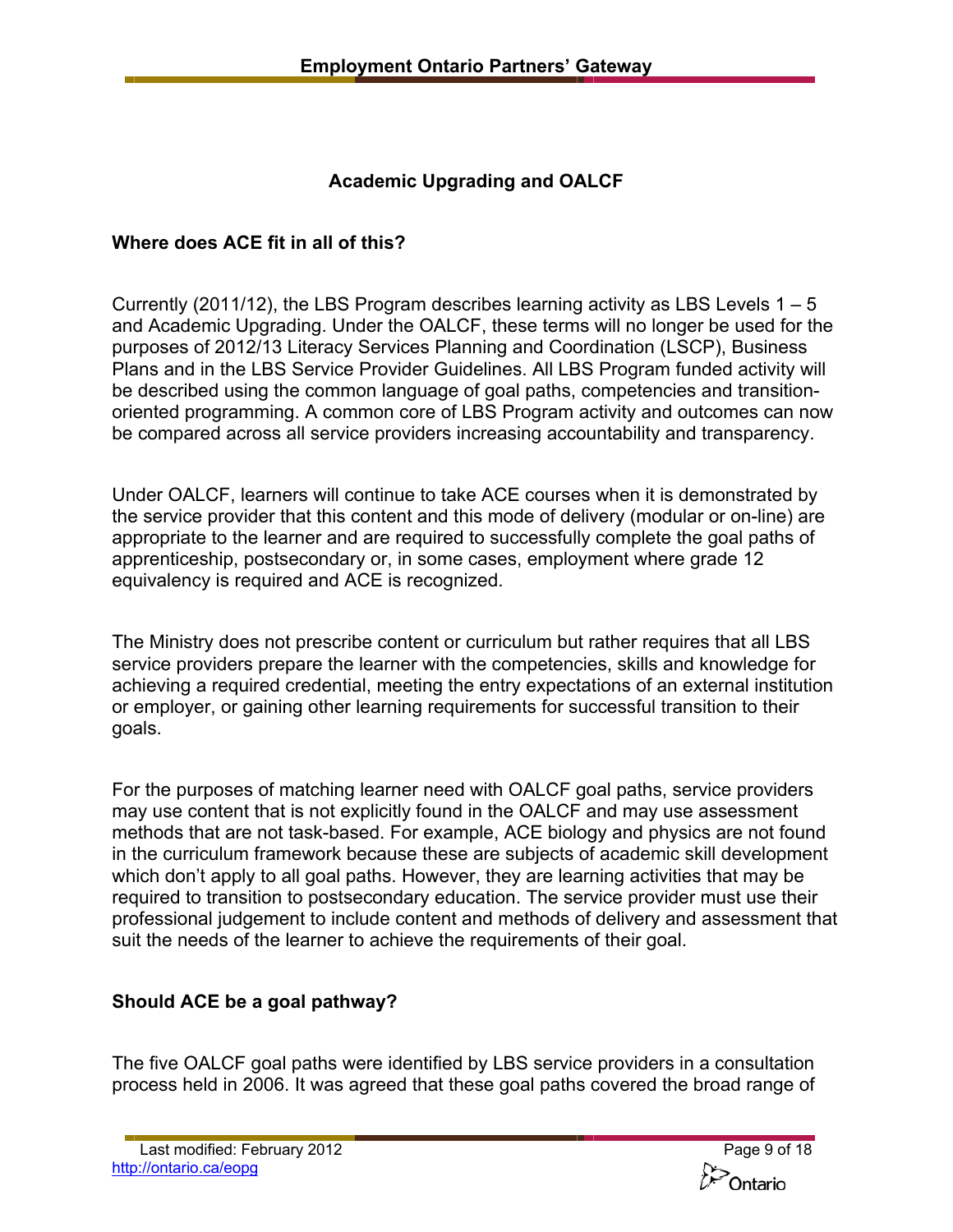purposes that learners had for coming to LBS and were easily understood by members of the public without requiring additional explanation. Goal paths do not suggest curriculum but point the service provider to the expectations and requirements for the learner to successfully transition from LBS.

The LBS Program is not curriculum-based. MTCU does not prescribe curriculum but depends on the professional judgment of service providers to provide learner-centred programming. Learners are assessed to determine gaps in knowledge and their programming is tailored to provide learners with what they are specifically missing in order to achieve their goals.

ACE is the content that is delivered by colleges when learners are preparing for postsecondary, apprenticeship or some employment goals. The ACE Certificate (issued by Colleges) is what some learners want to earn while in postsecondary preparation programming.

Neither ACE courses nor an ACE Certificate is a goal path just as the GED and the OSSD are not goal paths. The goal paths capture the broad purposes for why an adult comes to the LBS Program. It is the service provider who determines together with the learner, what the specific program content (e.g., ACE courses) and mode of delivery will be based on taking into account the individual's prior learning, available time and needs. As a result, no two learner plans are the same and that is what is unique and essential about an adult education program such as LBS.

## **Where does ACE fit into the current framework?**

Six broad competencies organize the learning content that is required for tasks that are related to the five goal paths. Learners can expect to develop the ability to integrate and apply up to six competencies for goal related tasks at any LBS funded program delivered by colleges, school boards and community-based organizations. A competency-based curriculum signals the importance of both developing and applying skills for authentic purposes. Service providers can no longer only develop literacy and academic skills – the learner must also gain the competencies to apply new learning to real life tasks.

The OALCF describes learner proficiency using 3 levels of performance. The OALCF levels are informed by the same factors (task and performance descriptors) that drive complexity at Essential Skills Levels 1, 2, and 3. It is generally accepted that an Essential Skills Level 3 task can be performed by an adult who has grade 12 or

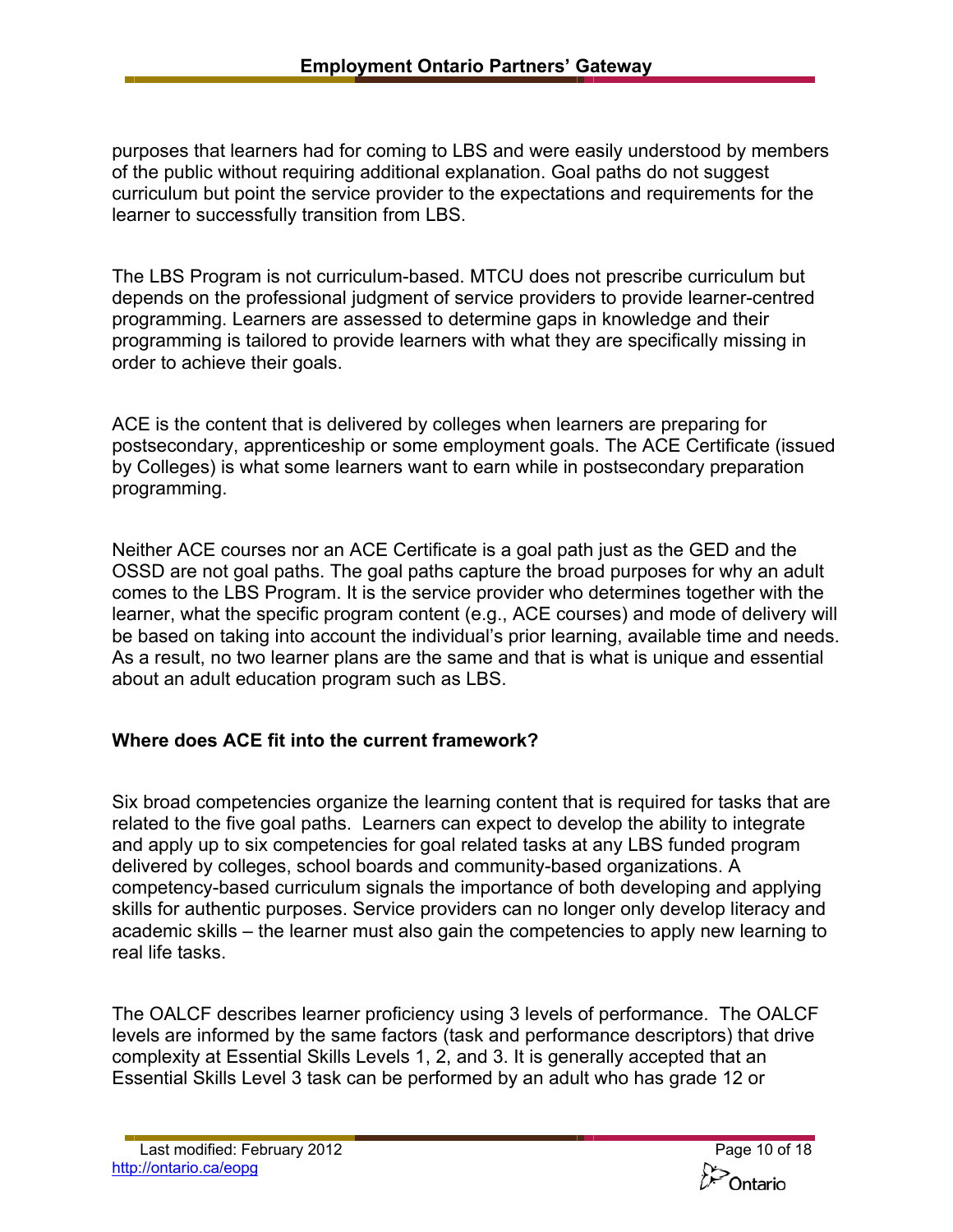equivalency level ability. This is only a very rough comparison because skill development ascribed to a child's grade level is not directly comparable to competencies that help adults perform real life tasks.

ACE courses are compatible with the OALCF competencies, levels and approach. Although more skill oriented, ACE courses include all six OALCF competencies and ACE courses require a learner to perform academic related tasks at a Level 3 complexity. Some tasks may be at a higher or a lower complexity level.

The skills that learners develop through ACE courses will be tracked by the service provider but not reported to the Ministry. The service provider will only report to the Ministry the successful completion of goal-related learning activities.

Milestones and culminating tasks that are aligned to the curriculum framework will be provided to service providers by the Ministry in 2012 and will be used to indicate learner progress in performing tasks that relate to the five goal paths. Milestone and culminating task results will be reported to the Ministry as will completion of the goal path and required learning activities.

## **How do colleges offering ACE receive referrals when ACE is not a stated goal?**

The current LBS guidelines require that all service providers in a community coordinate and plan their literacy services together as facilitated by the Regional Network. The Regional Networks as part of their funded activity also promote awareness of and understanding of LBS services in a community to non-LBS stakeholders. LBS service providers and Regional Networks will need to work together to communicate to the public and key referral stakeholders what LBS learners are prepared for at an LBS service.

Saying that a college prepares learners for the literacy and basic skills they need to transition to postsecondary, apprenticeship/ skills training or employment is a very clear and easy to understand description for a referring service provider.

**We are a college and, as such, often have learners that complete only one subject. If, for example, a student comes into LBS and only needs Chemistry in order to enter Post-Secondary, would they need to take the culminating task even if that task relates only to Reading/Writing/Research skills?** 

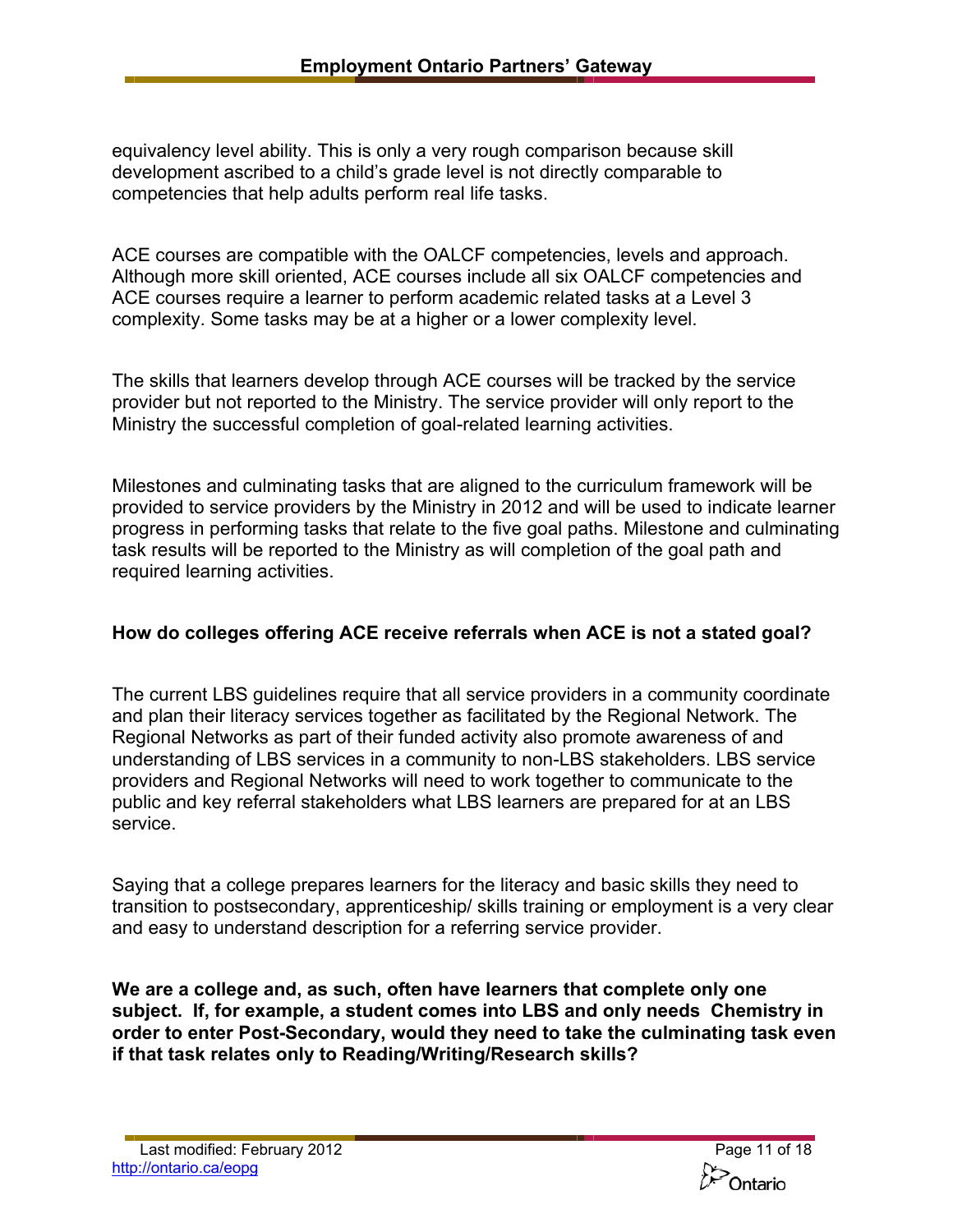Yes, in order to record in EOIS-CaMS that the learner successfully completed their goal path, three performance indicators for the measure, Completion of Goal Path must be attained. The mandate of the LBS Program is to provide the instructional and other supports (e.g., referral, training support, etc.) a learner needs to be prepared for transition to their next steps beyond LBS. In order for the ministry to know if our services are in fact doing this, information on the completion of performance indicators is reported in EOIS-CaMS. For measuring Completion of Goal Path, there are three performance indicators: milestones, culminating task and learning activities.

In the example above, the learner's learning activities are included in the ACE Chemistry course. The practitioner will determine which milestones apply to the learner *(keep in mind that LBS is not only about skill development, it is about enabling learners to use and transfer their skills)* and the postsecondary goal path culminating task will show that the learner has the other important competencies expected at the post secondary level (reading/writing/thinking). Having a credential is not always a guarantee that all the required competencies, skills and knowledge are present. Since the LBS Program is not a credentialing body, having the learner do milestones and a culminating task along with their learning activities is not a requirement for his or her transition to postsecondary. Although not stated in the example, it can be presumed that this student already has the credential or mature student status that has been accepted by the college registrar. So the performance indicators are not a requirement for transition but they are requirements for the funded organization to demonstrate accountability to the ministry that they are providing learners with services related to the LBS Program mandate which is to prepare learners for *successful* transitions.

If the learner only wants a Chemistry course and does not want to do milestones or a culminating task then that is their choice. In this case, the service provider would respect the learner's decision and will only report in EOIS-CaMS that the learning activities were completed successfully. At this early stage of the performance management framework it is very important that service providers report accurately in EOIS-CaMS what actually happens in their programs. Over time, the data will be analyzed to know if adjustments are needed or whether there is clear evidence that links performance indicators with short, medium and long term impacts.

It is the responsibility of the service provider to discuss with the learner the value to both the learner and to the LBS Program to have assessment results for all 3 indicators for the purposes of analyzing the impact of the LBS Program.

#### **Are service providers accountable for outcomes when a learner has been referred out?**

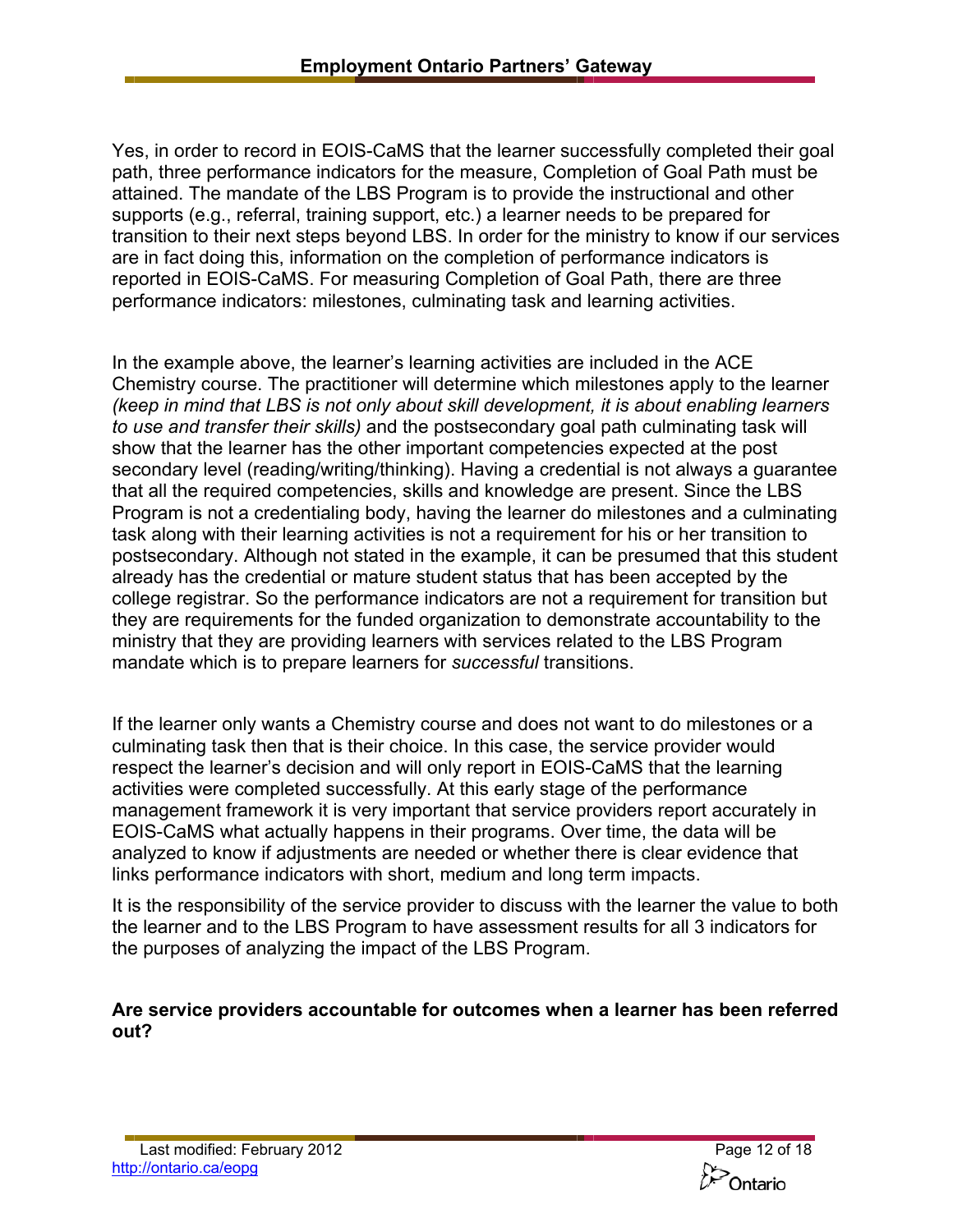LBS service providers are accountable for the achievements that are outlined in the learner plan and reported on (milestones, culminating tasks, learning activities, learner gains) in EOIS-CaMS. The service provider is, however, responsible for confirming that a referral out was successfully completed.

Referrals Out is a sub-goal that can be attached to a service plan. Service providers will record these referrals on their service plan.

## **What is in scope for computer programming delivered by LBS service providers (level of complexity and who should be in the class)?**

LBS service providers incorporate digital technology in all LBS programming both as an aid to learners achieving literacy and basic skills and as a competency required for all 5 goal paths. If the learner meets the LBS Program's eligibility and suitability criteria, it is unlikely that he or she will only need computer skills but the exceptions should be reviewed with your ETC.

The curriculum framework includes 6 competencies, one of which is Use Digital Technology. A competency-based approach says that competencies are used together to enable a person to achieve a task. A competency is not a stand alone subject. In the case of "use digital technology", the task-based nature of our competency-based approach asks, what do you need to use digital technology for? The task will undoubtedly require a person to find and use information or communicate ideas and information or engage with others (other competencies), etc. to complete the task. Digital technology is taught as it helps to activate and engage other competencies for the purposes of a task.

OALCF also requires that the program be goal-directed. To open a service plan in EOIS-CaMS, the learner must identify a goal path. The learner will use digital technology for goal-related tasks that will be performed at a Level 3 or below. Digital technology will not be taught apart from its purpose and context. How much digital technology is taught will depend on the entry expectations of the goal.

**If a student has completed LBS/OALCF at a school-board based service provider (say, currently a level 5 English) and then transfers to a college LBS/OALCF service provider to complete an ACE course to meet post-secondary entrance requirements, how do we "document" progress in EOIS-CaMS if the student has already met Level 3 competencies at the previous service provider for that "content area"?**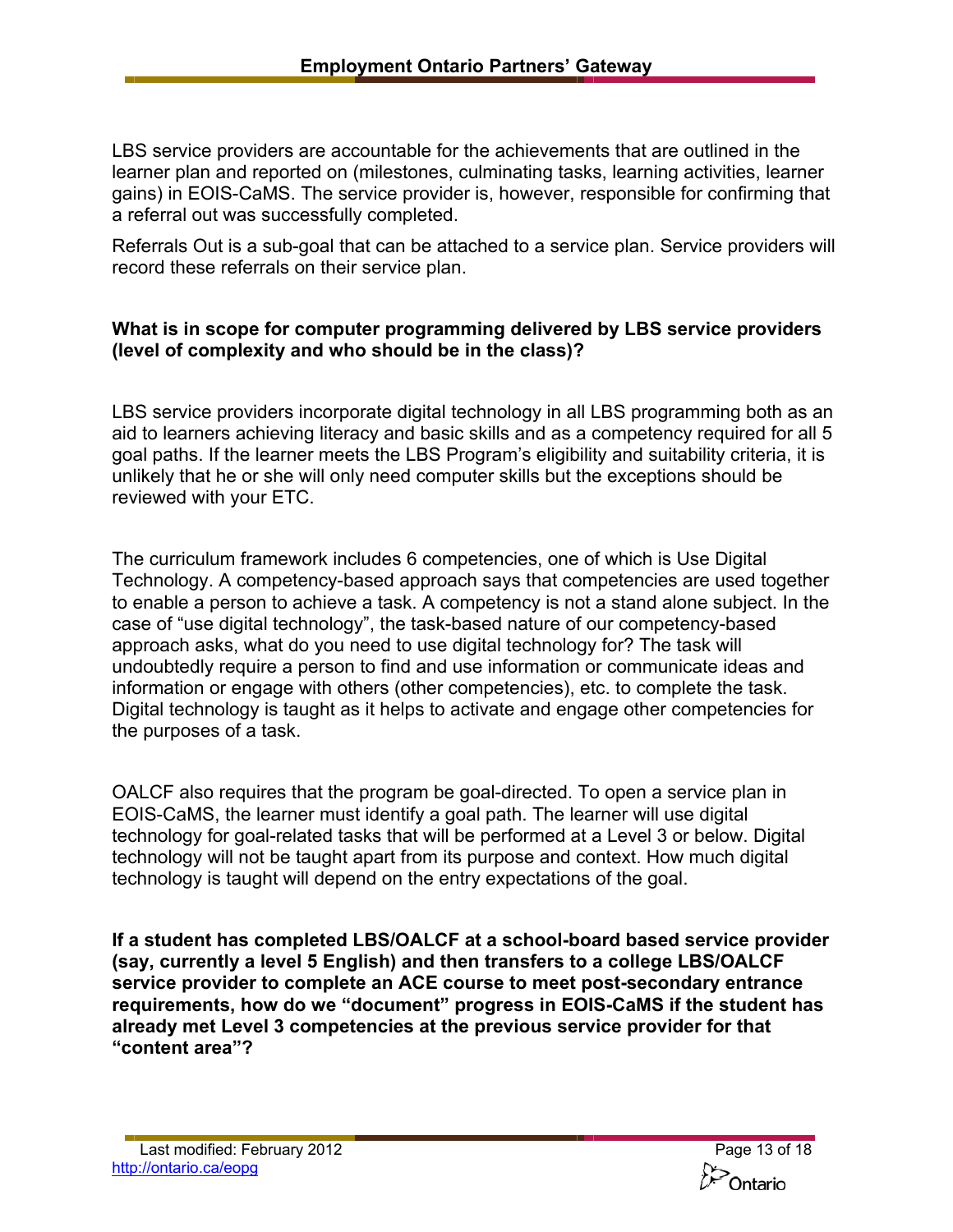Each service provider opens a service plan for the learner for which they are responsible. A learner plan is then developed. To show learner progress, a minimum of one milestone is required. It is likely that a learner who has been referred to a second service provider to continue their preparation for their goal will have at least one milestone that they still need to demonstrate. If this is not the case, no learner progress will be tracked in EOIS CaMS by the second service provider.

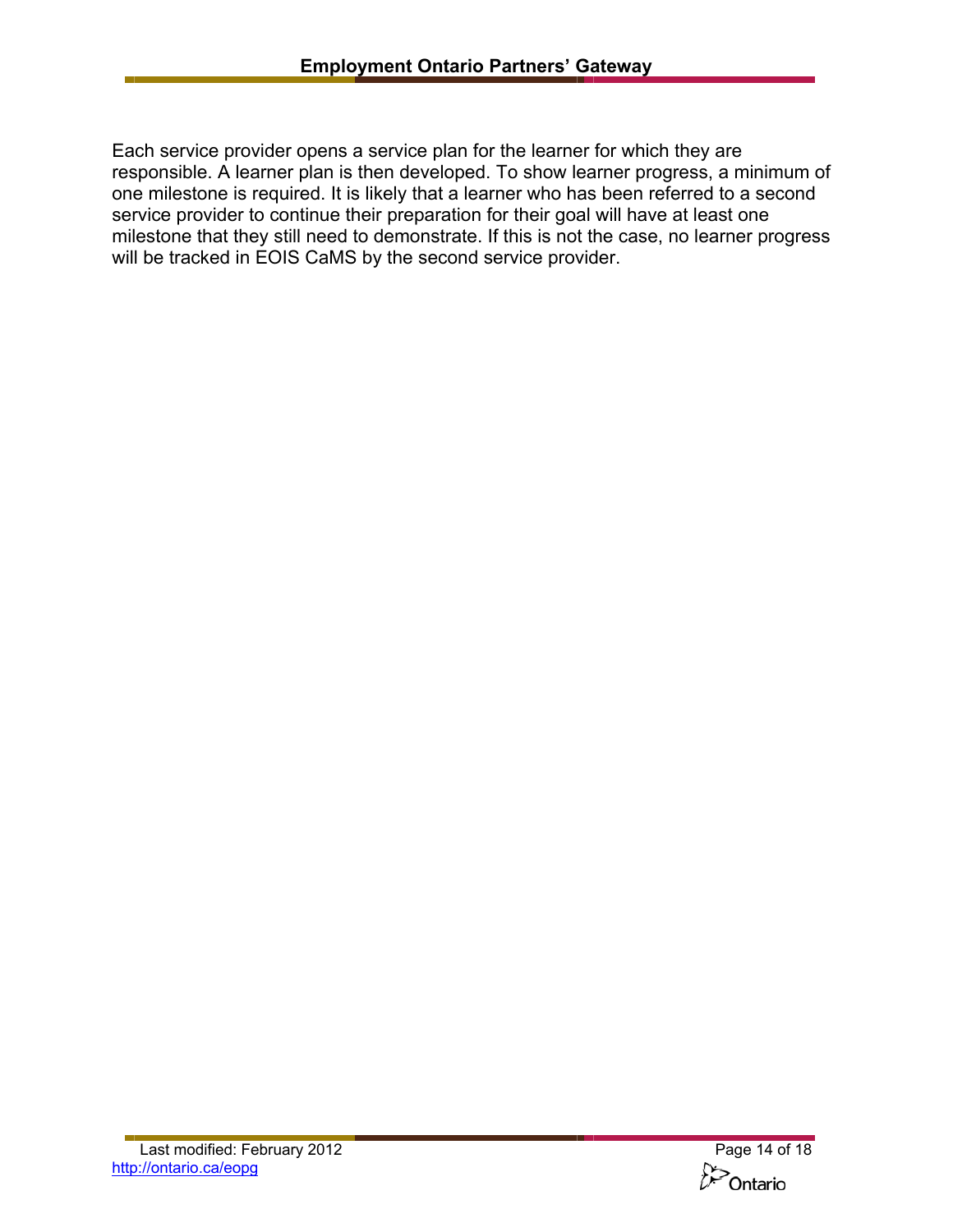# **Performance Management Framework and EOIS-CaMS**

# **Who will have access to EOIS-CaMS?**

EOIS-CaMS is a web-based application that will be made available to authorized Literacy and Basic Skills (LBS) service providers and staff users. Three system roles will be available to LBS service delivery organizations:

- Service Provider Manager,
- Service Provider Administrator, and
- Service Provider Caseworker.

 service provider level, access to the system is managed by what is called the Service Each of these roles can engage in various transactions in EOIS-CaMS. *(Specific information on these roles is available at the EOIS-CaMS section of the EOPG).* At the Provider Registration Authority (SPRA). The SPRA will be a staff member of the LBS service delivery organization who has been authenticated by the ministry. The LBS SPRA will be responsible for setting-up system users in his/her respective organization, based on specific terms and conditions that will be outlined to LBS organizations. Each LBS service delivery organization will be assigned a specific number of user licenses and user accounts.

Decisions on who should have access to the system will be left to the LBS organization, as they will be better positioned to identify staff that must have access for the delivery and administration of LBS. LBS organizations will be in a better position to make informed decisions once they review the EOIS-CaMS Training Resource Guide and complete the mandatory EOIS-CaMS online training modules. All EOIS-CaMS training resources can be found under the EOIS-CaMS section of the EOPG.

## **How will performance be measured in 2012/13?**

The client and learner data that will be entered into EOIS-CaMS will generate statistical reports that will reflect the new LBS Performance Management Framework (PMF) performance indicators. Learner data on new performance indicators must first be collected over time to inform new benchmarks. The new LBS Service Provider Guidelines provide more information about Phase I and Phase II of the PMF for LBS.

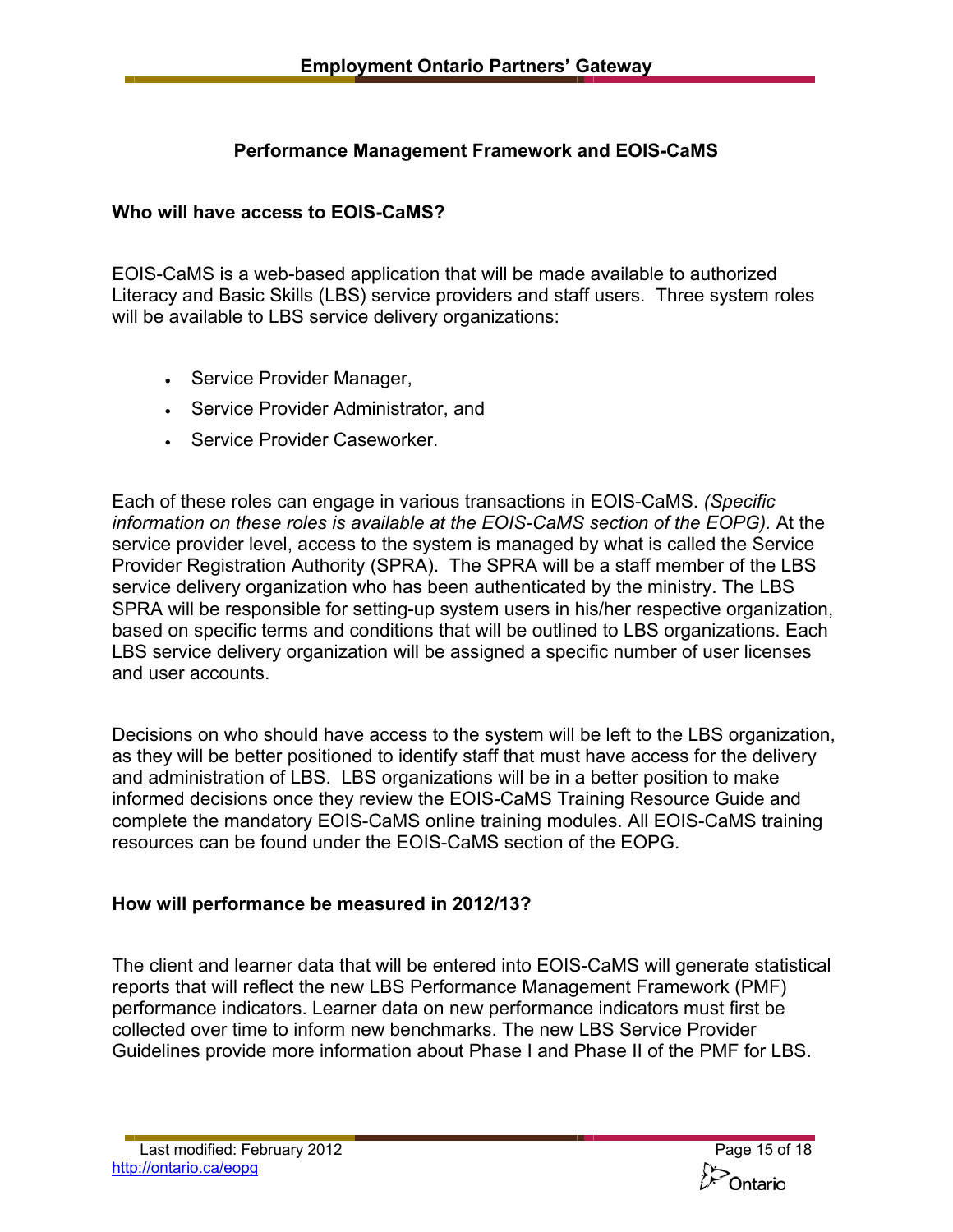## **How does eligibility fit into the PMF?**

Client eligibility for the LBS program is the first consideration. The next consideration is to determine if the LBS Program is reaching those with multiple barriers to learning (suitability). The PMF provides an interim and mature weighting for suitability.

#### **A number of learners leave straight after assessment and do not come back to the service provider. Should the provider complete a learning plan in this case? How does this affect the SQS score?**

Service providers may want to revise their intake processes to reflect the requirements of completing the mandatory LBS Participant Registration form and initial assessments prior to data entry in EOIS-CaMS. A client must give their consent before a Case Owner (data entry person) register the client in EOIS-CaMS and creates an LBS Service Plan. If the learner leaves after the LBS service plan is created in EOIS-CaMS, a service provider is responsible for closing the LBS service plan within the system (indicating the client has left) and conducting follow-ups.

## **Why is independence not counted as a successful outcome in 2011-2012?**

Currently, MTCU tracks the outcomes of Employment and Further Education and Training for exiting learners. In 2012 when the PMF takes affect, independence as a positive outcome will be counted. Independence is a goal path to which all the measures apply.

## **Will we be penalized if learners do not follow through on referrals we have made to community service providers?**

No. EOIS-CaMS requires that you provide data accurately. Many data fields contribute to the analysis of program results. At this early stage, MTCU needs at least a year or two of data about the LBS Program before any service standards can be set that contribute to funding decisions. The most important requirement of service providers is to report results accurately.

**If we are responsible to follow up on community referrals, can we simply ask the learner or must we contact the service provider directly? Would we need to have additional consent from the learner for each referral?** 

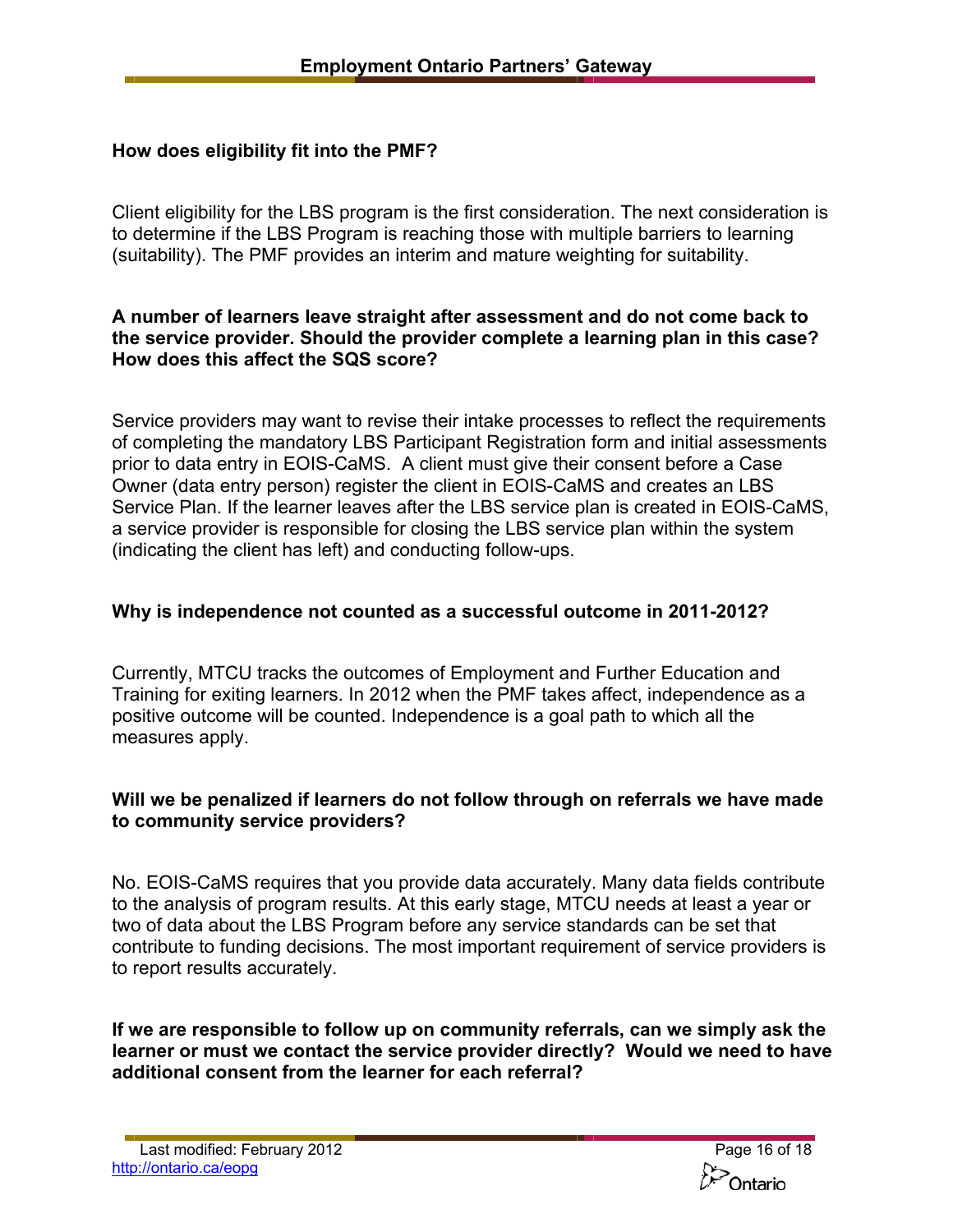Each service provider must determine the process they will use to follow up on community referrals to determine if the referral was successful.

#### **How will we be able to track or follow-up with our learners if they change their contact information?**

This is an operational issue that will be resolved as appropriate to the resources and administrative circumstances of each service provider. Keeping a record of a learner's current contact information while they are in the program and after they leave is challenging but there are many good practices to learn from. Within EOIS-CaMS there are various forms of contact information that can be recorded for a learner such as alternate addresses, email addresses and telephone numbers. We encourage service providers to make use of these fields and record as much contact information as possible; updating this information when necessary.

#### **Employment Service (ES) has a performance indicators definitions chart. Do you know when we will receive similar guidelines for LBS programs?**

If this is in reference to the LBS performance management indicators definitions, then the information is available in the LBS Service Provider 2012 guidelines, section 3.6. This document is posted on the Employment Ontario Partners Gateway website at the following link:

http://www.tcu.gov.on.ca/eng/eopg/publications/20111109 lbs\_guidelines\_2011.pdf

In time, further definitions will be provided as required.

## **Beyond their 10%, will ES be able to exit a client as a positive exit when the learner comes to an LBS program?**

Referral from Employment Service to LBS Service Provider is a positive outcome.

**How do we keep track of referred out / referred in with an ES client who is not "assisted"?**